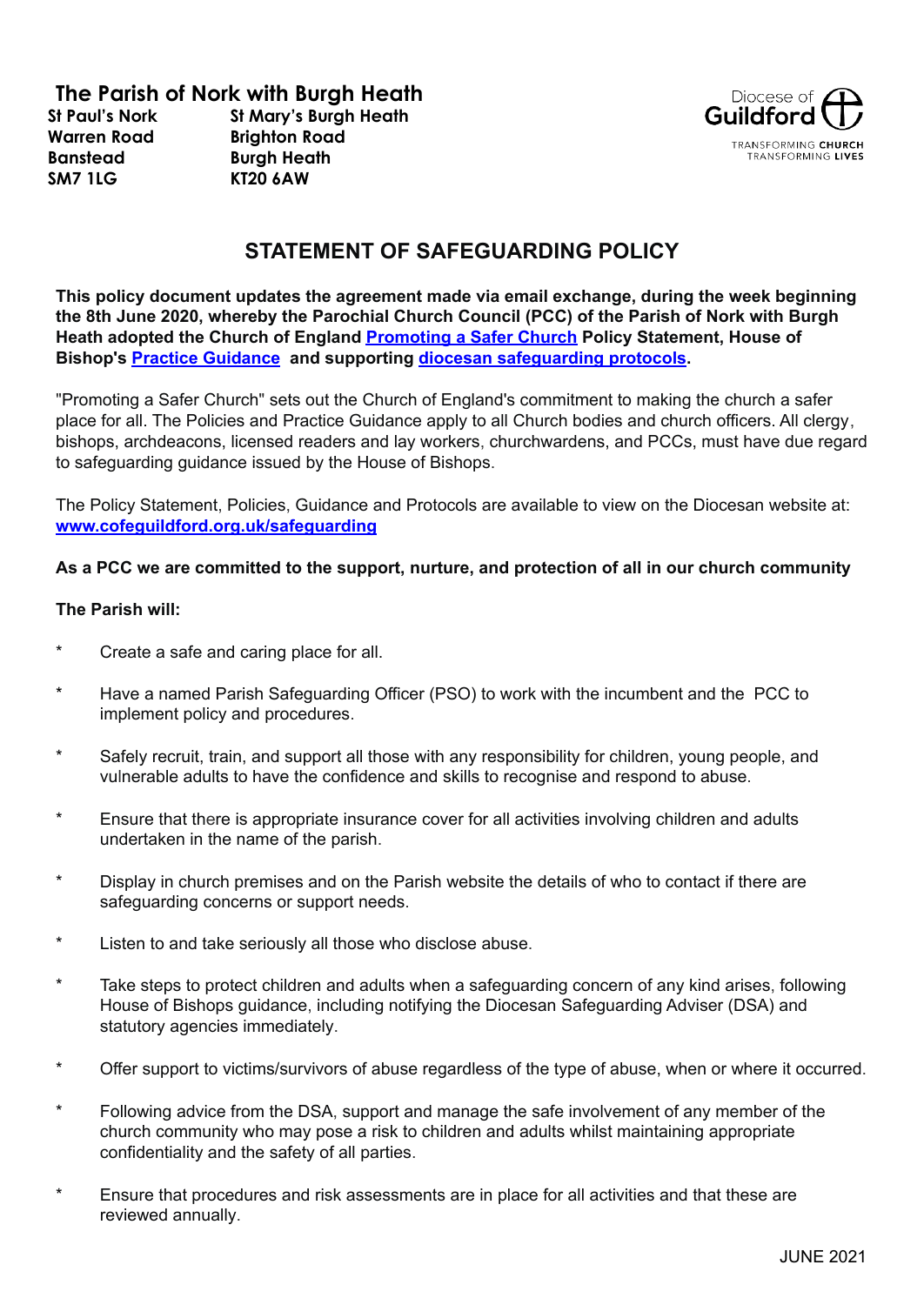\* Review the implementation of the Safeguarding Policy, Procedures and Practices at least annually.

Each person who works within this church community will agree to abide by this policy and the guidelines established by this church.

#### **Parish Safeguarding Officer/s**:

Name: Karen Davies, Safeguarding Officer for the Parish

email: [so@norkwithburghheath.com](mailto:so@norkwithburghheath.com)

### **PCC Designated Safeguarding Lead {if Parish Safeguarding Officer not on PCC) is:**

Name: Revd Alex Stevens

email: [vicar@norkwithburghheath.com](mailto:vicar@norkwithburghheath.com)

Phone: 07312 113019

#### **Diocesan Safeguarding Manager**

Jane Huttly

jane.huttly@cofegujldford.org,uk

07552 530355

#### **Diocesan Safeguarding Advisor**

Jackie Broadfoot

jackie.broadfoot@cofeguildford.org.uk

07918 559387